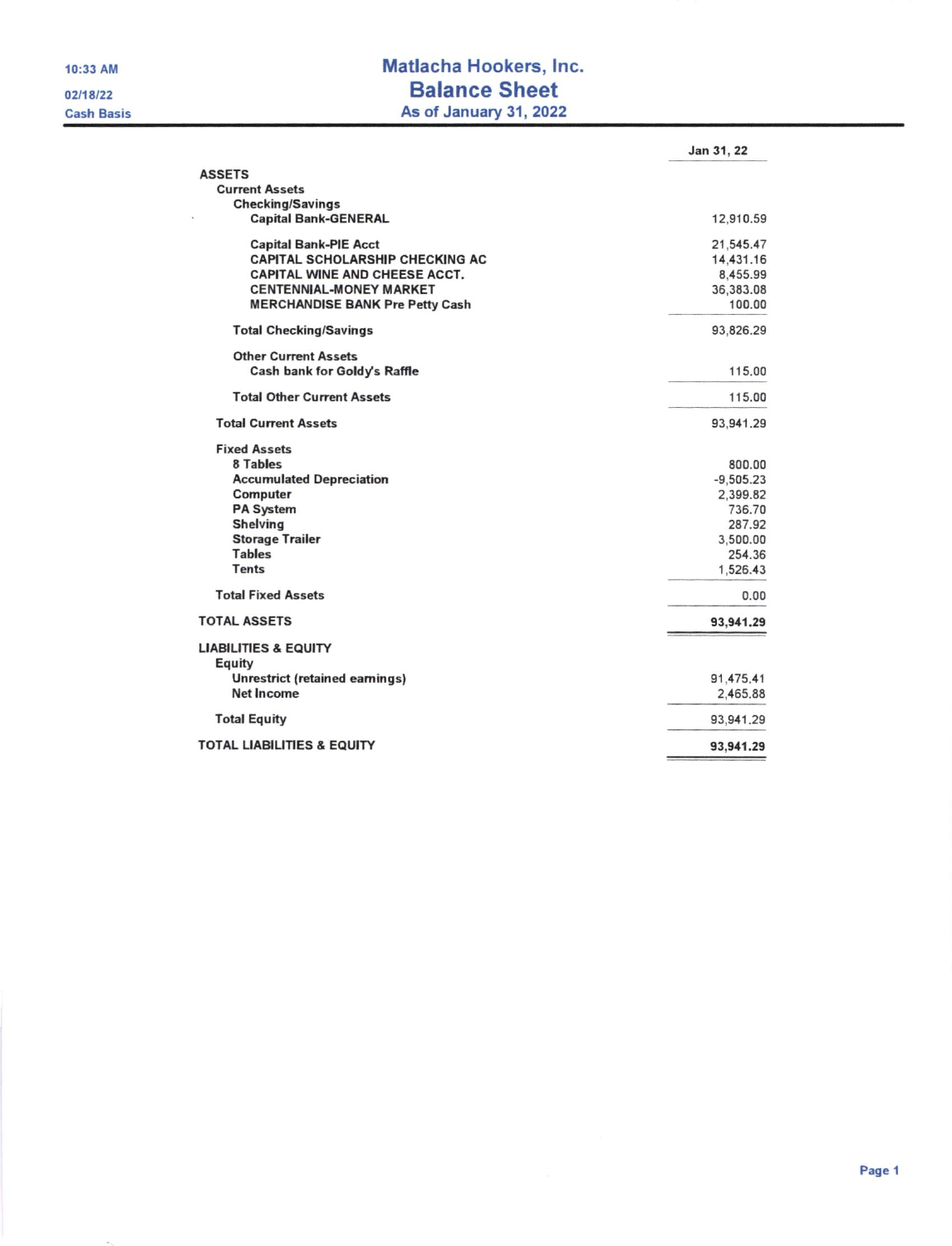10:52 AM

02/18/22

**Cash Basis** 

## Matlacha Hookers, Inc.<br>Profit & Loss YTD Comparison<br>January 2022

|                                                                                                                                                                           | <b>Jan 22</b>            | <b>Jan 21</b>        | \$ Change                |
|---------------------------------------------------------------------------------------------------------------------------------------------------------------------------|--------------------------|----------------------|--------------------------|
| <b>Ordinary Income/Expense</b><br>Income                                                                                                                                  |                          |                      |                          |
| <b>Centennial Bank</b><br><b>Centennial Bank interest</b>                                                                                                                 | 0.00                     | 6.00                 | $-6.00$                  |
| <b>Total Centennial Bank</b>                                                                                                                                              | 0.00                     | 6.00                 | $-6.00$                  |
| <b>FISH Income</b><br>Caroling                                                                                                                                            | 1,022.00                 | 0.00                 | 1,022.00                 |
| <b>Total FISH Income</b>                                                                                                                                                  | 1,022.00                 | 0.00                 | 1.022.00                 |
| <b>GENERAL</b>                                                                                                                                                            |                          |                      |                          |
| 50/50 - General meetings                                                                                                                                                  | 82.00                    | 80.00                | 2.00                     |
| <b>Donations Collected</b>                                                                                                                                                | 0.00                     | 977.70               | $-977.70$                |
| <b>Food Pantry Collections</b>                                                                                                                                            | 83.00                    | 40.00                | 43.00                    |
| <b>Membership Dues</b>                                                                                                                                                    |                          |                      |                          |
| <b>Name Tags Sold</b>                                                                                                                                                     | 7.00                     | 0.00                 | 7.00                     |
| <b>Membership Dues - Other</b>                                                                                                                                            | 0.00                     | 259,98               | $-259.98$                |
| <b>Total Membership Dues</b>                                                                                                                                              | 7.00                     | 259.98               | $-252.98$                |
| Merchandise                                                                                                                                                               | 455.00                   | 254.30               | 200.70                   |
| <b>Total GENERAL</b>                                                                                                                                                      | 627.00                   | 1,611.98             | $-984.98$                |
| <b>Goldy's Football Raffle</b><br>PIE INCOME                                                                                                                              | 490.00                   | 0.00                 | 490.00                   |
| <b>Cash Bank Clearing</b>                                                                                                                                                 | $-1,655.00$              | 0.00                 | $-1,655.00$              |
| <b>Total PIE INCOME</b>                                                                                                                                                   | $-1,655.00$              | 0.00                 | $-1,655.00$              |
| <b>SENIORS - Pine Island</b><br><b>Wine Tasting-Afternoon Delight</b><br><b>Senior Donations</b><br><b>Tickets - Wine Tasting</b><br><b>Wine and Cheese Event Sponsor</b> | 105.00<br>980.00<br>0.00 | 0.00<br>0.00<br>0.00 | 105.00<br>980.00<br>0.00 |
| <b>Wine Sponsor</b>                                                                                                                                                       | 3,050.00                 | 600.00               | 2,450.00                 |
| <b>Total Wine Tasting-Afternoon Delight</b>                                                                                                                               | 4,135.00                 | 600.00               | 3,535.00                 |
| <b>Total SENIORS - Pine Island</b><br><b>Total Income</b>                                                                                                                 | 4,135.00                 | 600.00               | 3,535.00                 |
| <b>Gross Profit</b>                                                                                                                                                       | 4,619.00                 | 2,217.98             | 2,401.02                 |
|                                                                                                                                                                           | 4,619.00                 | 2,217.98             | 2,401.02                 |
| <b>Expense</b><br><b>Administrative - Fixed Expenses</b>                                                                                                                  |                          |                      |                          |
| <b>Dues/Membership/Subscriptions</b>                                                                                                                                      | 40.00                    | 100.00               | $-60.00$                 |
| Rent - Storage Unit                                                                                                                                                       | 0.00                     | 100.00               | $-100.00$                |
| <b>WEB Hosting</b>                                                                                                                                                        | 0.00                     | 246.48               | $-246.48$                |
| <b>Total Administrative - Fixed Expenses</b>                                                                                                                              | 40.00                    | 446.48               | $-406.48$                |
| <b>Administrative - Variable</b>                                                                                                                                          |                          |                      |                          |
| <b>Credit Card fees</b>                                                                                                                                                   | 37.12                    | 0.00                 | 37.12                    |
| <b>Meals-Entertain for Meetings</b>                                                                                                                                       | 480.00                   | 150.57               | 329.43                   |
| <b>Total Administrative - Variable</b>                                                                                                                                    | 517.12                   | 150.57               | 366.55                   |
| <b>DONATION</b>                                                                                                                                                           |                          |                      |                          |
| Donation 501(C)3                                                                                                                                                          |                          |                      |                          |
| <b>Habitat for Humanity</b>                                                                                                                                               | 82.00                    | 0.00                 | 82.00                    |
| <b>Total Donation 501(C)3</b>                                                                                                                                             | 82.00                    | 0.00                 | 82.00                    |
| <b>Financial Requests</b><br><b>Food Pantry</b>                                                                                                                           | 0.00<br>0.00             | 0.00<br>40.00        | 0.00<br>$-40.00$         |
| <b>Total DONATION</b>                                                                                                                                                     | 82.00                    | 40.00                | 42.00                    |